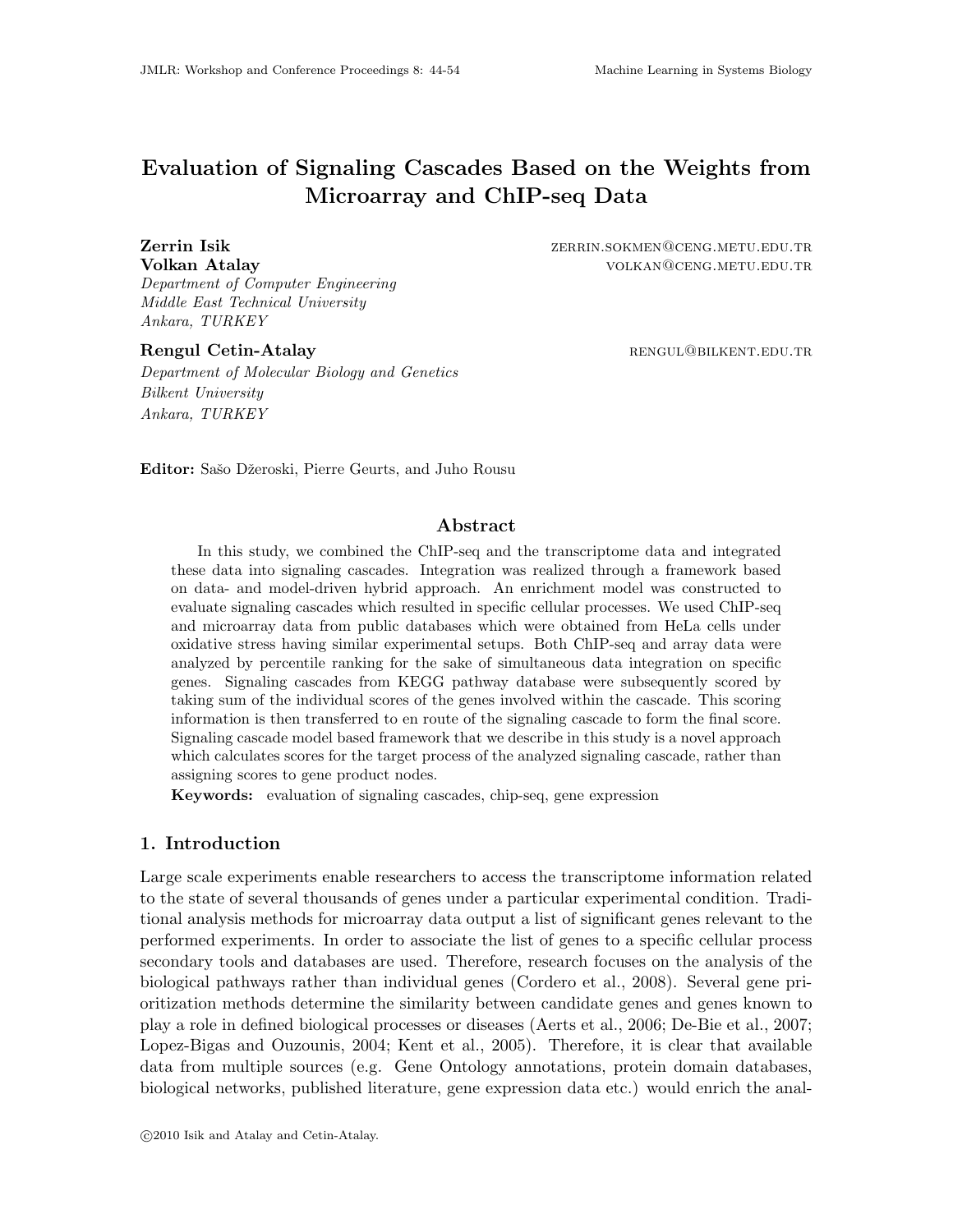ysis. A variety of methods have been developed to analyze and visualize microarray data in the context of biological networks (Al-Shahrour et al., 2004; Dahlquist et al., 2002; Chung et al., 2005; Mlecnik et al., 2005; Goffard and Weiller, 2007). These methods identify significant functional terms or biological pathways by applying several statistical significance tests. They also overlay gene expression data into molecular pathways to reveal experiment specific gene regulations (Ingenuity; Nikitin et al., 2003). Additionally, these tools apply graph theory and calculate significance scores on the pathways. Nevertheless, they rely on the initially identified differentially expressed significant gene list.

Chromatin ImmunoPrecipitation (ChIP) combined with genome re-sequencing (ChIPseq) technology provides protein DNA interaction data. Transcription factors (TFs) bind to specific DNA sequences and turn transcription of target genes on or off. ChIP-seq technology is expected to be popularly used for the analysis of gene expression signatures, similarly to microarray technology. ChIP-seq experiments and computational analysis methods in literature have been at their initial stages (Rosenbluth et al., 2008). Although there is a few number of raw data analysis tools for ChIP-seq data, further gene list-molecular process enrichment methods should be considered. In this study we integrated ChIP-seq and gene expression experiments using publicly available ChIP-seq and microarray data from HeLa cells under oxidative stress having similar experimental conditions. We constructed an enriched model to evaluate the signaling cascades under the control of specific biological process (Figure 1).



Figure 1: Process diagram of the proposed method. The integration stage combined ChIPseq and transcriptome data to obtain scores of genes related with a specific transcription factor. In the next stage, signaling cascades activated by the TF were identified by exploring scores of each signaling cascade.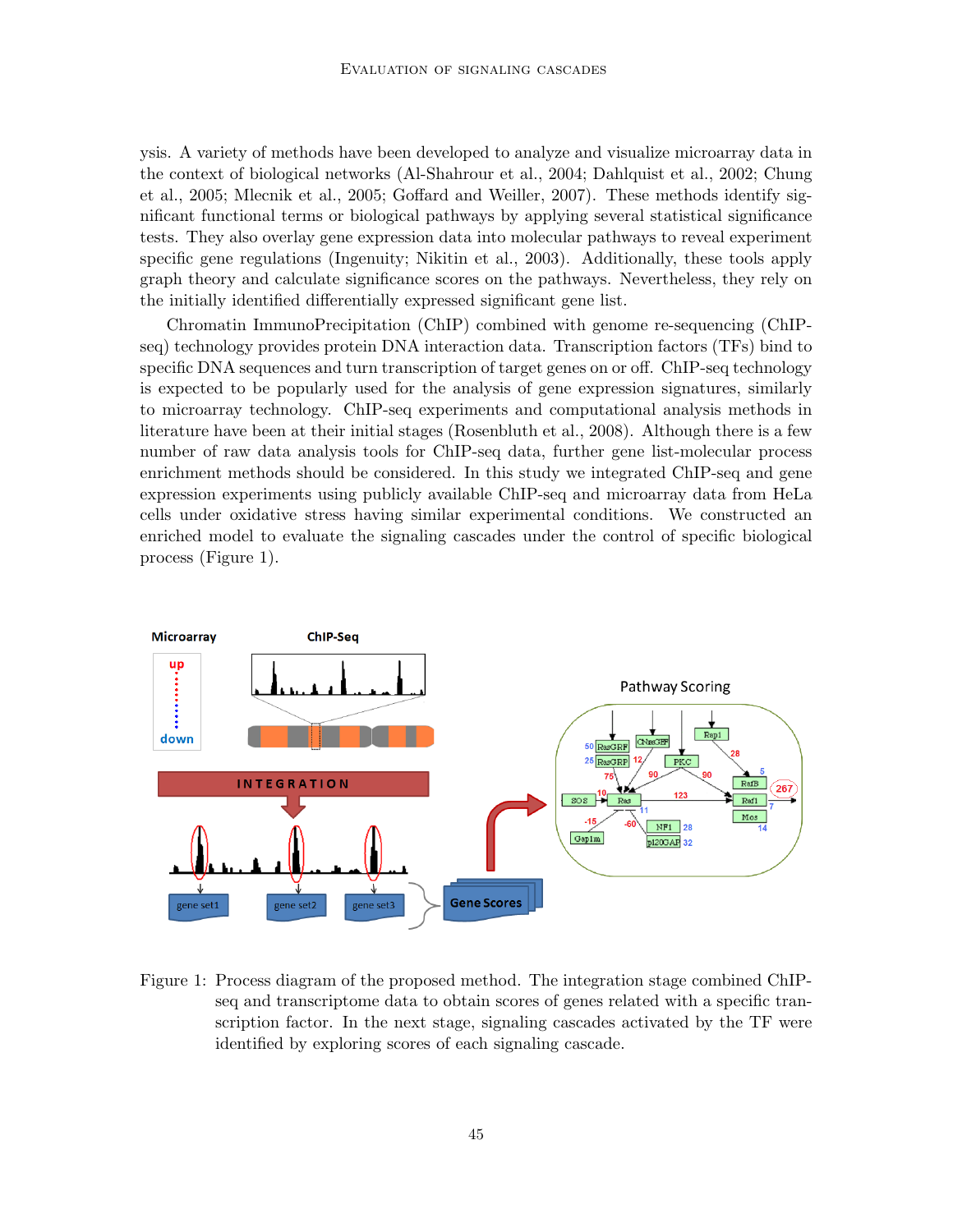# 2. System and Methods

### 2.1 Data Processing

Experimental data of this study was obtained from NCBI GEO database. We selected ChIPseq and microarray data from GEO datasets (NCBI GEO id: GSE14283 and GSE4301). The ChIP-seq data by Kang et al. aimed to identify transcription regulation role of OCT1 TF on HeLa cells, cervical cancer derived immortal cell line, under oxidative stress (Kang et al., 2009). Raw ChIP-seq data of OCT1 TF contained approximately 3.8 million reads. Initially, significant peak regions in raw data were explored by applying peak detection method, CisGenome tool (Ji et al., 2008). Peak detection method scans the genome with a sliding window (width=100, slide=25) and identifies regions with read counts greater than 10 reads for significant binding regions. We obtained 5080 putative peak regions over entire human genome. In order to compute significance of each peak region, we set a percentile rank value for each peak region by considering total number of reads involved in that region.

$$
ReadRank(r) = \frac{cf_l + 0.5(f_r)}{T}
$$
\n<sup>(1)</sup>

where  $cf_l$  was the cumulative frequency for all scores lower than the score of the peak region  $r, f_r$  was the frequency of the score of peak region r, and T was the total number of peak regions.  $ReadRank(r)$  score ranged from 0 to 1. After identification of OCT1 high quality peak regions, we mapped to the TSS of the genes within a region  $\pm 10000$  bp. Total number of neighboring genes associated with high quality peak regions was 260.

The microarray data used in the study was also obtained from HeLa cells under oxidative stress condition (Murray expression data) (Murray et al., 2004). We calculated fold-change (gene expression log ratio) of two channels for control and oxidative stress experiments.

$$
FoldChange(x) = log_2(\frac{\overline{ch2_x}}{\overline{ch1_x}})
$$
\n(2)

where  $\overline{ch1_x}$  and  $\overline{ch2_x}$  represented the mean value of channel 1 and channel 2 of gene x, respectively. We observed that half of the genes had very low fold changes (less than 0.2 fold). In order to assign a rank value of the gene expression, we applied Equation 3 which involved similar computation to that of ReadRank.

$$
ExpRank(x) = \frac{cf_l + 0.5(f_x)}{T}
$$
\n(3)

where  $cf_l$  was the cumulative frequency for all fold-change values lower than the fold-change value of the gene x,  $f_x$  was the frequency of the fold-change value of gene x, and T was the total number of genes in chip. If the magnitude of fold change was very close to 0, the rank value was close to 0. Otherwise, rank value of a gene varied between 0 and 1 according to magnitude of its fold change.

#### 2.2 Integration of ChIP-seq and Microarray Data

The gene set extracted from OCT1 ChIP-seq data and Murray expression data for a gene were associated by taking their weighted linear combinations.

$$
Score(x) = c_{chip} ReadRank(x) + c_{exp} ExpRank(x)
$$
\n(4)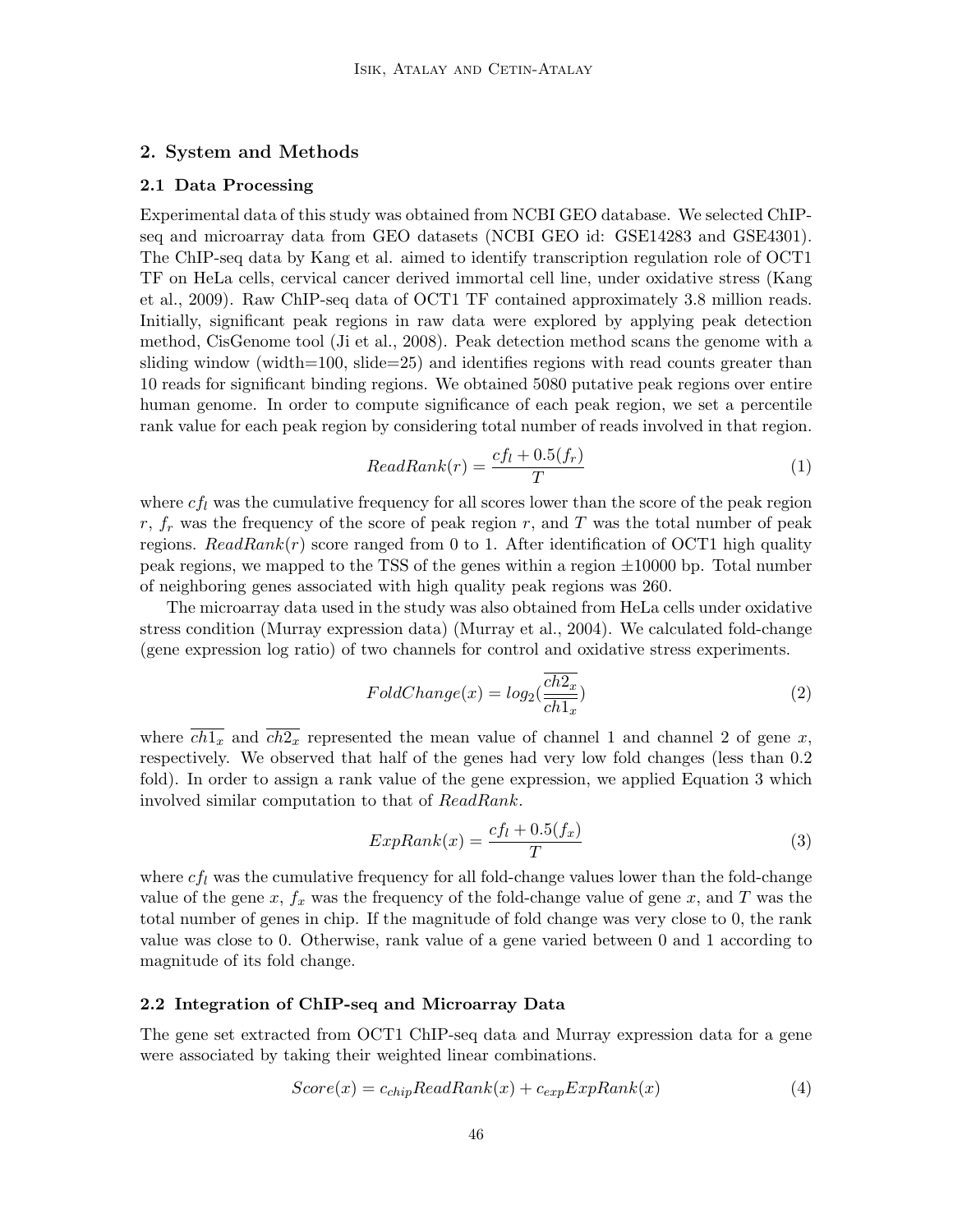where  $ReadRank(x)$  was the ChIP-seq read rank value of gene x given by Equation 1,  $ExpRank(x)$  was the expression rank value of gene x indicated by Equation 3, and  $c_{chip}$ and  $c_{exp}$  were the coefficients of two data sources. In order to consider their effects equally, 0.5 was assigned to both  $c_{chip}$  and  $c_{exp}$ .

#### 2.3 Scoring of Signaling Cascades

In order to assign scores to signaling cascades which control biological process; we used KEGG pathway as the model driven cell signaling scoring approach. KEGG pathways were converted into the graph structures by using KGML files. A node in the graph represented gene product, chemical compound or target process linking current signal to other KEGG pathways. The edges represented the relations (i.e. activation, inhibition) between the nodes. Each cell signaling pathway cascade was enumerated from a specific KGML file that leads to biological process of the selected pathway. If the edge between two nodes is labeled as activation, the total score of that node was transferred directly. If the edge is inhibition, the total node score was transferred with a negative value (Figure 2). If a gene, involved in a pathway, had no score, the value of  $Score(x)$  was set to zero. In order to consider processing order of the genes in actual pathway map, we performed score computations following the signaling cascade nodes. Total score of a signaling cascade was computed by applying score flow mechanism up to the target node: biological process. Algorithm 1 describes general steps of the biological score computation.

Two different score transfer approaches were applied between the neighboring nodes. The first one was called "direct score transfer" that adopted the direct score transferring from a parent node to its children by edge type: 1 for activation and -1 for inhibition. The second approach, "partitioned score transfer" divides the score of effector (parent) node on the children according to the score of the child node. In other words, each child node received a partitioned score from the parents based on its self  $Score(x)$ . Therefore the nodes with small self scores did not share the same parent score with the nodes of high scores. Hence the outcoming score of a parent node was distributed to all of its children according to the magnitude of their self  $Score(x)$  (see Figure 2-C and 2-D).

Total score of a signaling cascade P was computed by taking the sum of all possible biological processes leading to  $P$  which is the target biological process linking current pathway to the other pathways in KEGG database.

$$
TotalScore(P) = \sum_{s=1}^{N} outputScore[s, s]
$$
\n(5)

where  $outputScore[s, s]$  was total path score of the biological process s, N was the total number of the same biological processes leading to  $P$ . The average score of the signaling cascade P was computed to discover oxidative stress effected signaling cascades and assign a significance score to them.

$$
Average EnrichmentScore(P) = \frac{TotalScore(P)}{N}
$$
\n(6)

where  $TotalScore(P)$  was the total score of the signaling cascade P, N was the total number of genes involved in that signaling cascade. The current source code of the framework is available upon request.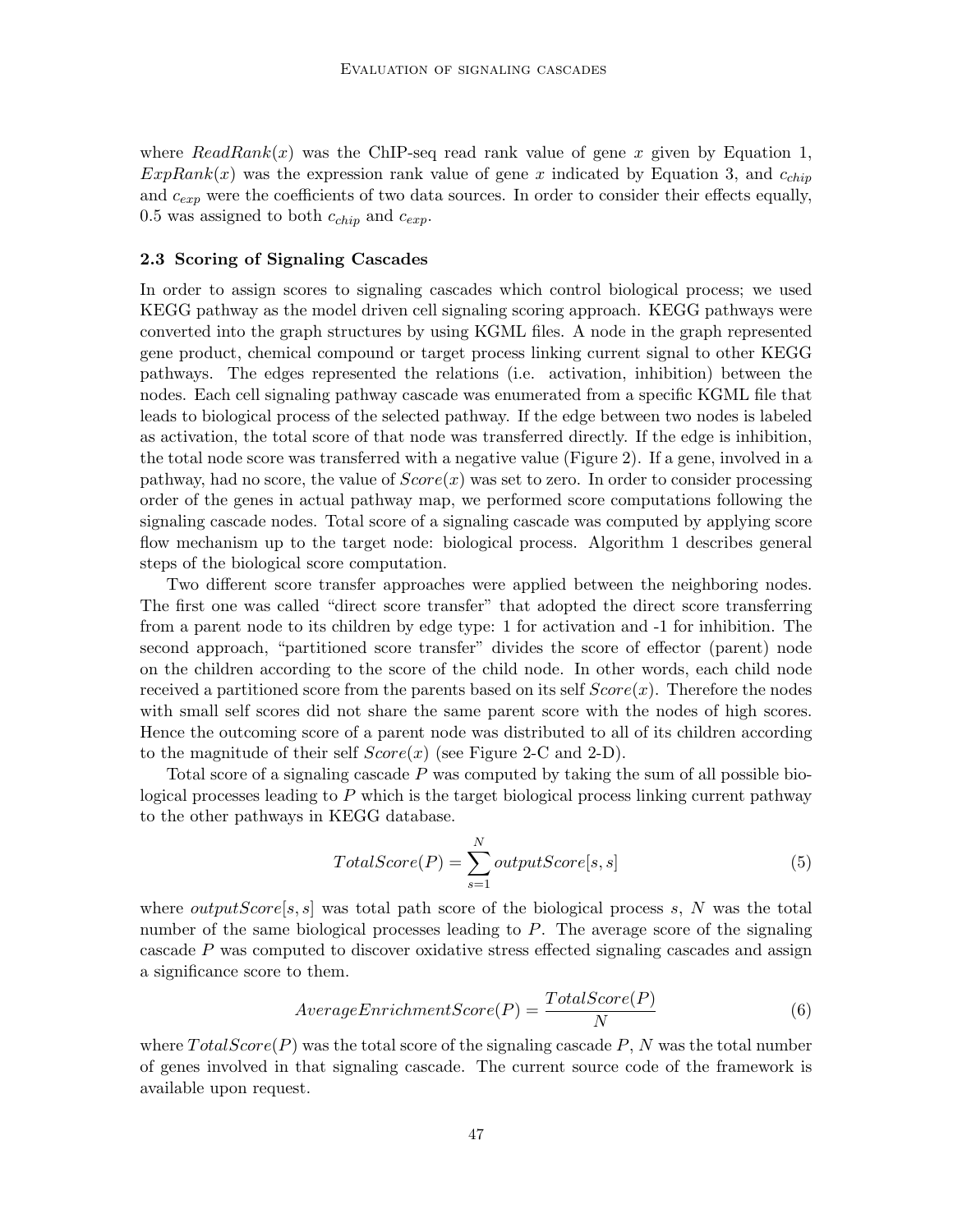Algorithm 1 : Computing Score of Signaling Cascades

# Input:

Graph P, has *nodes* array and A matrix  $nodes[m]$ : keeps the id of each node in P  $A[m, m]$ : adjacency matrix of P (neighboring relation could be an activation (1), inhibition (-1) or no relation (0), diagonal of A was set to 0)  $Score[m]$ : indicates self score of each node given by our method  $outputScore[m, m]$ : contains output score of each node  $level[m, m]$ : hash table to store the level of each node according to the visiting order in BFS highestLevel: the highest level of P according to visiting order in BFS partition: a boolean parameter defines the output score transfer method. If it is set to 1, partitioned score transfer method is used. Otherwise direct score transfer method is used.

### Initialization:

startNodes = nodes having only outcoming edges (no incoming edge) {Run Breadth-First Search (BFS) algorithm to identify neighboring order of the nodes}  $(level, highestLevel) = BFS (A, nodes, startNodes)$ Set entire matrix of *outputScore* $[m, m] = 0$ 

#### Score Computation:

for  $i = 1$  to highest Level do levelMembers = level[i] {keeps the members in the level i} for  $t = 1$  to length(levelMembers) do  $j = levelMember[t]$  {set the node id which is the member of level i and at the position t}  $outputScore[j, j] = Score[j]$ for  $s = 1$  to length(nodes) do  $outputScore[j, j] = outputScore[j, j] + outputScore[s, j]$ if  $outputScore[j, j] < 0$  then  $outputScore[j, j] = 0$  {negative score is originated by only inhibition edges} if *partition*  $== 0$  then for  $k = 1$  to length(nodes) do if  $A[i, k]! = 0$  then  $outputScore[j, k] = A[j, k] * outputScore[j, j]$ if  $partition == 1$  then  $totalScore = 0$ for  $k = 1$  to length(nodes) do if  $A[i, k]! = 0$  then  $totalScore = totalScore + Score[k]$  {compute total score of the neighbors for node j} for  $k = 1$  to length(nodes) do if  $A[j, k]! = 0$  then  $outputScore[j, k] = A[j, k] * (outputScore[j, j] * Score[k]/totalScore)$ 

**Output:** Diagonal entries in *outputScore* matrix provides the outcoming scores of target biological processes in graph P.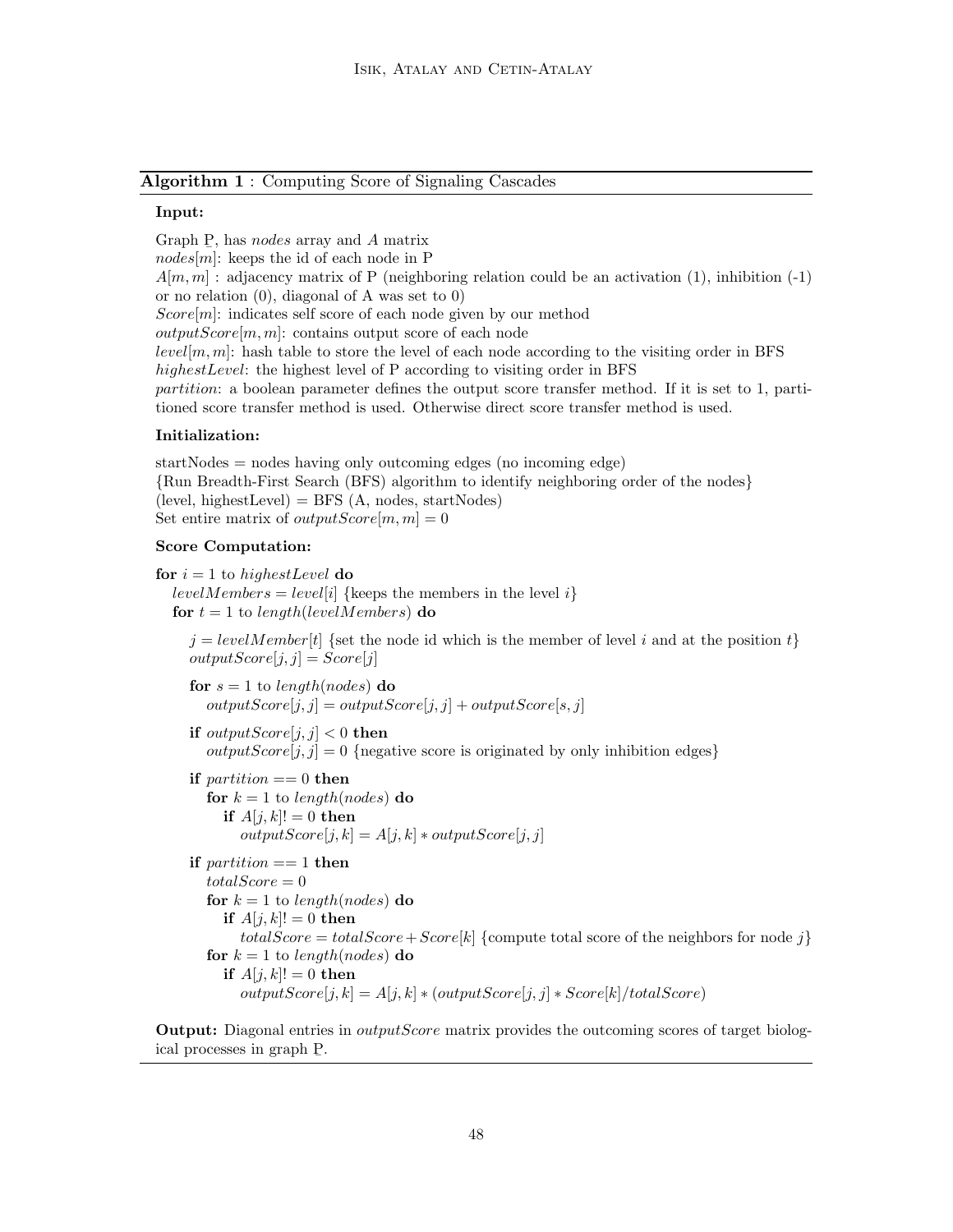# 3. Results and Discussion

KEGG pathways were used to evaluate our model driven pathway scoring approach by integrating rank scores from ChIP-seq and array data. Mapping gene scores onto pathways provided the determination of specific regulation motifs driving different responses in several signaling cascades. An example about this pathway enrichment is illustrated in Figure 2. In this figure Jak-STAT signaling cascade started with the initial activation nodes on the left and ended with the target node: Apoptosis biological process. The gene scores were assigned to the nodes and the scores were reflected to en route of the signaling cascade by applying direct (Figure 2-A, 2-B) and partitioned (Figure 2-A, 2-B) score transfer approaches under control and oxidative stress conditions. Finally, the score of the target biological process Apoptosis under the control of Jak-STAT signaling cascade was calculated. The total score for *Apoptosis* biological process computed by oxidative stress expression data (Figure 2-A, 2-C) was higher than that of the control (Figure 2-B, 2-D).

In order to highlight the novelties of our model driven framework for transcriptome data analysis, we also applied  $keqArray$  tool (Kanehisa et al., 2006) to Murray oxidative stress data over Jak-STAT signaling cascade (Figure 3). Several tools, similar to kegArray, map expression data over pathways; however, they could not assign a score to the target biological process. On the other hand, our method provided a quantitative measure to evaluate biological activity of a pathway in a specific process such as Apoptosis or Cell cycle.

We applied our framework to 4 KEGG pathways: Jak-STAT (hsa04630), Apoptosis (hsa $04210$ ), TGF- $\beta$  (hsa $04350$ ), and MAPK (hsa $04010$ ) signaling pathways. These pathways had several target cellular processes. When the average scores of target biological processes were compared by considering the results of the two score transfer approaches, Apoptosis biological process in Jak-STAT signaling cascade produced a score of 224.73 obtained with direct score transfer and a score of 45.69 with partitioned score transfer approach under the oxidative stress condition. For all KEGG pathways direct score transfer approach result in higher scores for the oxidative stress compared to the control (Table 1). On the other hand, when the partitioned score transfer approach was applied on the same KEGG pathways, discriminative scores were obtained with both the control and the oxidative stress data (Table 1) which is more in correlation with the cellular machinery. Cells respond to the same signal by activating different cellular processes with different extends. In Table 1, when the score transfer was done by partitioned scoring method, *Apoptosis* got higher scores and MAPK pathway got lower scores when compared to normal. This was an expected result. Oxidative stress damages the biomolecules of the cell, therefore program cell death (*Apoptosis*) pathway was scored to be more active then  $MAPK$  cell proliferation (survival) pathway. The response of a cell to a condition either normal or stressed is expected to be differential; therefore as a result of our analysis some of the target processes were activated whereas others were down-regulated. For example, *Cell cycle* biological process always provided higher scores with the control microarray data for all pathways whereas Apoptosis, Proliferation and differentiation, and MAPK signaling gave differential scores, which is not surprising.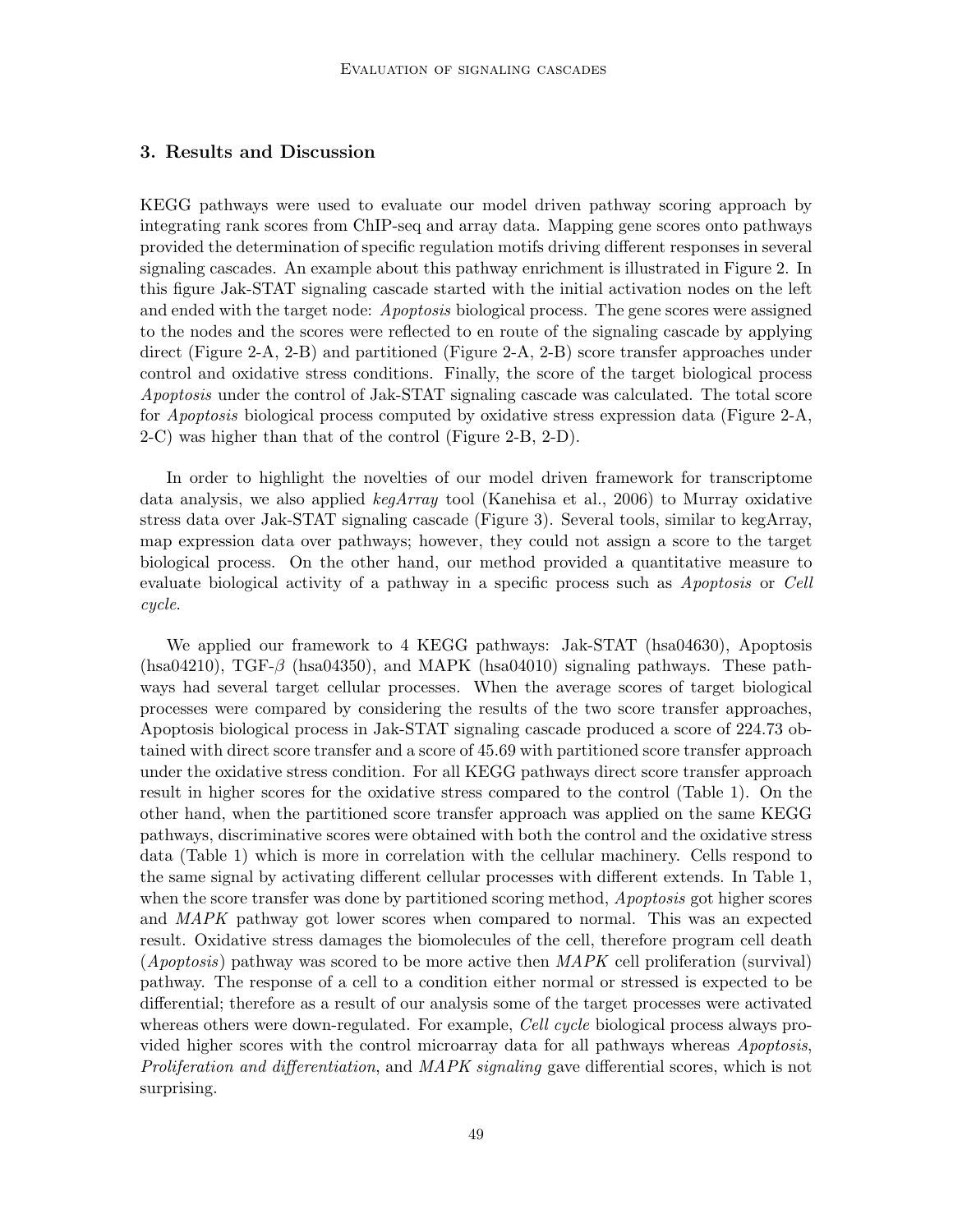

Figure 2: Calculation of combined ChIP-seq and array scores to a target process (Apoptosis) under oxidative stress  $(A, C)$  and control experiment  $(B, D)$ . The scores were calculated by direct  $(A, B)$  and partitioned  $(C, D)$  score transfer approaches. The number on each node (gene) represented self-score of the gene. Red and green edges represented activation and inhibition properties, respectively.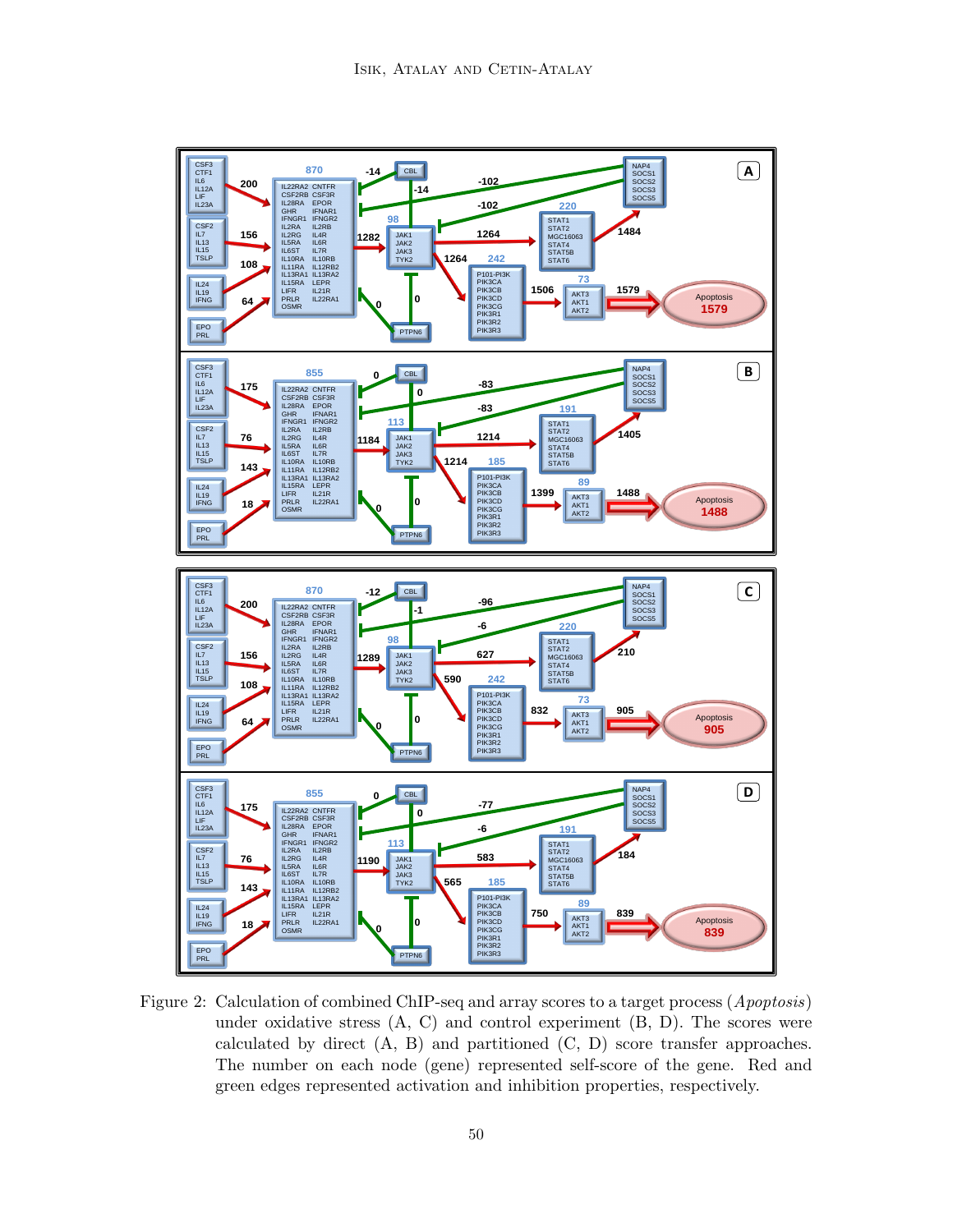

Figure 3: Murray oxidative stress data was mapped onto Jak-STAT signaling cascade by using kegArray tool. Green and orange colors indicate down-regulation and upregulation values, respectively.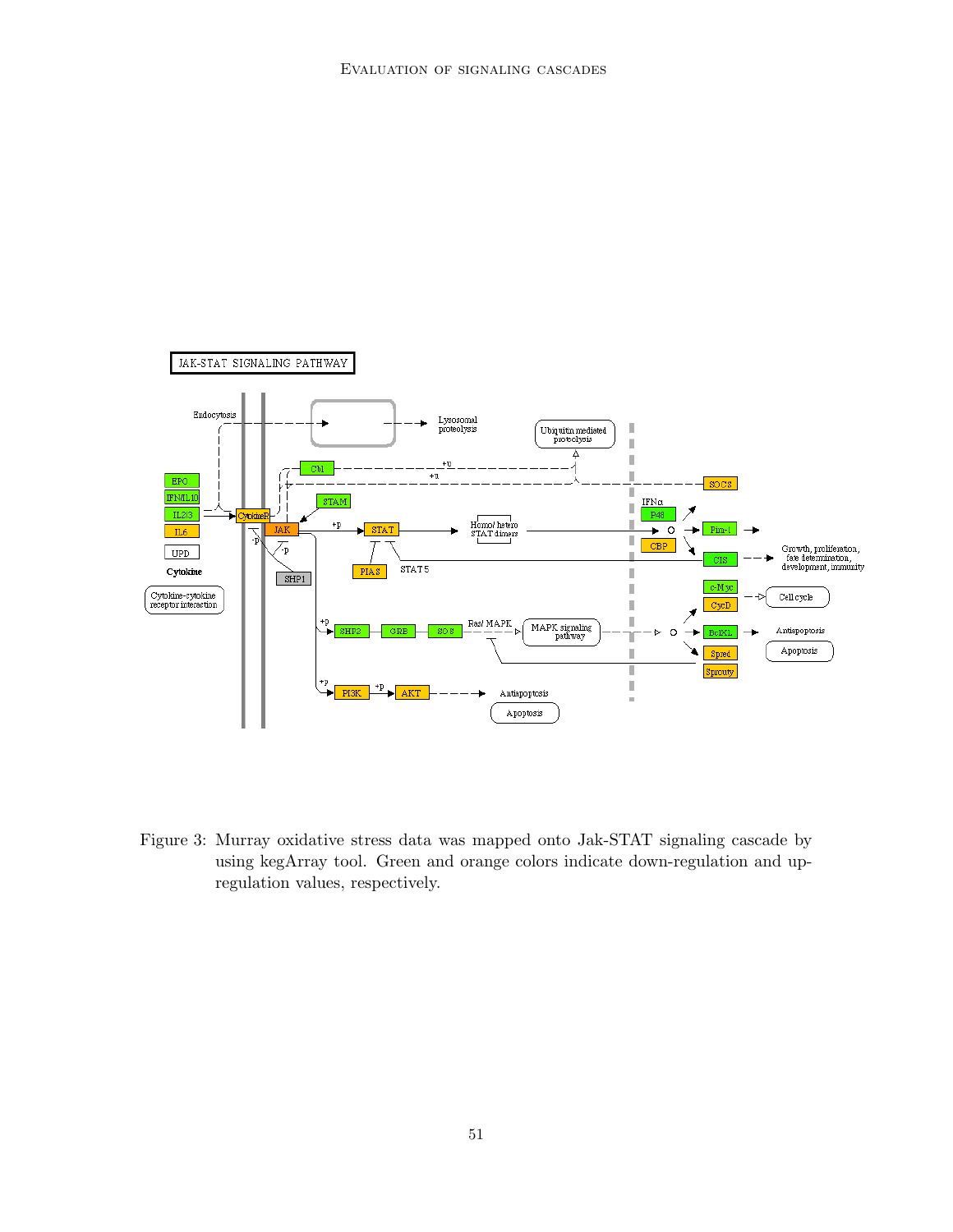|                |                                    | Average Cascade Scores of Target Processes |                         |                                   |                  |
|----------------|------------------------------------|--------------------------------------------|-------------------------|-----------------------------------|------------------|
| <b>KEGG ID</b> | <b>Biological Process</b>          | Direct Score Transfer                      |                         | <b>Partitioned Score Transfer</b> |                  |
|                |                                    | Control                                    | <i>Oxidative Stress</i> | Control                           | Oxidative Stress |
| hsa04630       | Apoptosis                          | 217.80                                     | 224.73                  | 41.23                             | 45.69            |
|                | Cell cycle                         | 209.50                                     | 213.76                  | 21.92                             | 17.73            |
|                | Ubiquitin mediated proteolysis     | 99.5                                       | 105.92                  | 10.26                             | 12.00            |
|                | MAPK signaling                     | 51.38                                      | 52.23                   | 10.42                             | 6.03             |
|                | Cell cycle                         | 2.92                                       | 3.07                    | 2.29                              | 2.11             |
| hsa04350       | MAPK signaling                     | 0.81                                       | 1.40                    | 0.94                              | 0.77             |
|                | Apoptosis                          | 0.96                                       | 1.22                    | 1.44                              | 0.92             |
|                | Survival                           | 37.66                                      | 46.81                   | 12.33                             | 14.93            |
| hsa04210       | Apoptosis                          | 45.22                                      | 45.91                   | 14.79                             | 17.61            |
|                | Degradation                        | 33.62                                      | 37.08                   | 13.76                             | 11.77            |
| hsa04010       | Proliferation $\&$ differentiation | 172.73                                     | 199.24                  | 14.67                             | 11.90            |
|                | Cell cycle                         | 22.61                                      | 33.66                   | 2.50                              | 2.00             |
|                | Apoptosis                          | 14.75                                      | 26.33                   | 1.08                              | 1.45             |
|                | p53 signaling                      | 7.42                                       | 10.13                   | 0.85                              | 0.63             |
|                | Wnt signaling                      | 1.65                                       | 2.57                    | $\Omega$                          | 0                |

Table 1: Assigned scores of hsa04630 (Jak-STAT), hsa04350 (TGF-β), hsa04210 (Apoptosis), hsa04010 (MAPK) signaling pathways for control and oxidative stress experiments by applying direct (two columns on the left side) and partitioned (two columns on the right side) score transfer approaches. The average cascade score was calculated by using Equation 6.

# 4. Conclusion

In general, current approaches which integrate transcriptome data to molecular pathways are either data driven or model driven (Hahne et al., 2008; Viswanathan et al., 2008). In this study, we applied a hybrid approach which integrates large scale (i.e. transcriptome, ChIP-seq) data to quantitatively evaluate target process through a signaling cascade under the control of a biological process. In our framework signaling cascades acted as models. We used the integrated data as the attribute of a node and we transferred this information to en route of the pathway as scores. The scores reflected the current activity of the analyzed pathway. Our hybrid approach utilized equally the signaling cascade intrinsic properties (i.e. edge and node specifications) and scored genes based on large scale data. We used ChIP-seq data in order to further enrich the scores of genes in addition to transcriptome data. ChIPseq and other large scale data can be further integrated into this framework. Our framework in its current state was applied to directed acyclic graphs. Current pathway analysis tools do not assign roles to the genes which are not differentially expressed for the enrichment. On the other hand, our hybrid approach considers signal relaying molecules even though they are not differentially expressed. We believe that our hybrid approach represents better cellular machinery rather than ignoring a gene product which is not differentially expressed but present in the biological process.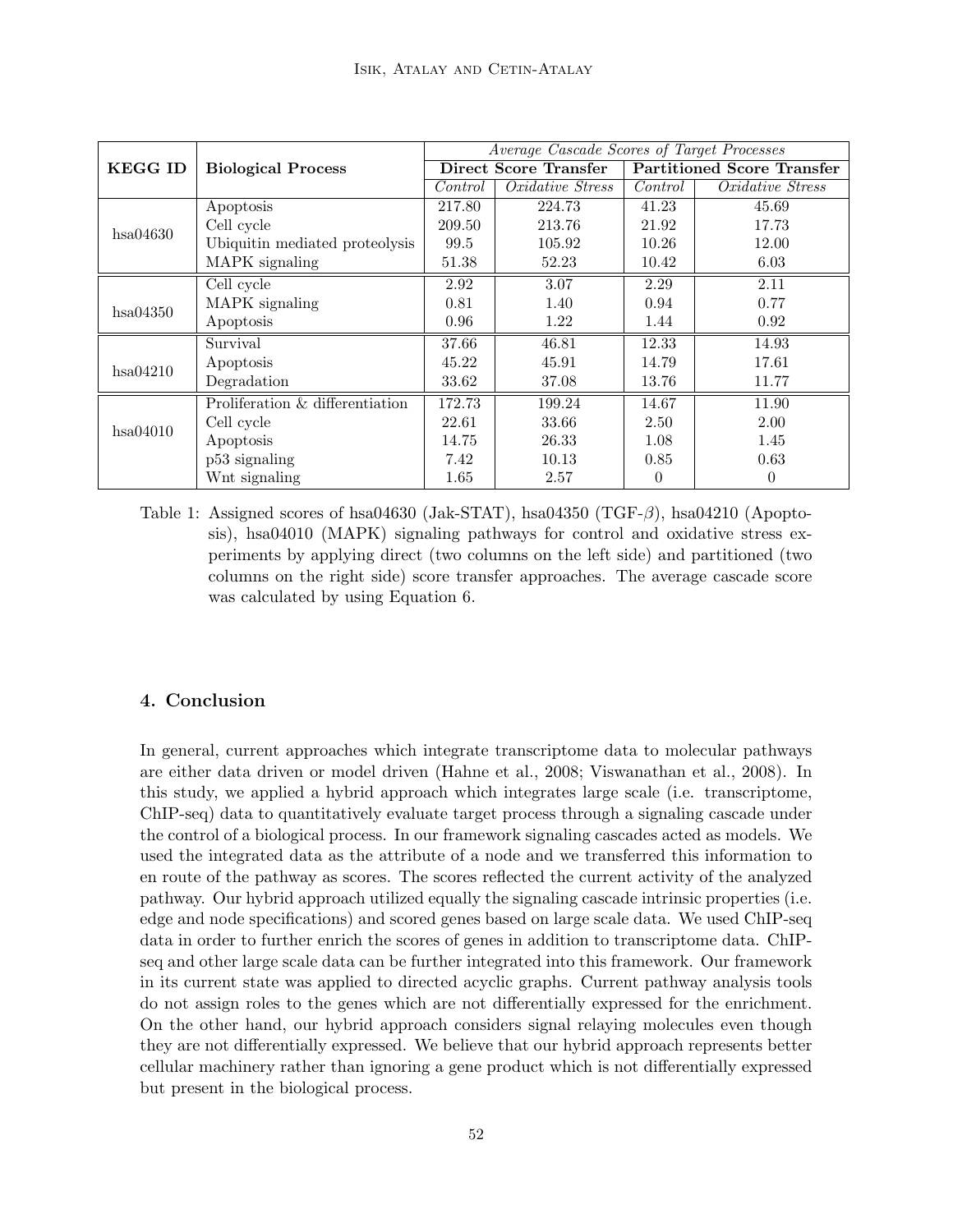# Acknowledgments

ZI was supported by The Scientific and Technological Research Council of Turkey (TUBITAK).

### References

- S. Aerts, D. Lambrechts, S. Maity, P.V. Loo, B. Coessens, F. De-Smet, L.C. Tranchevent, B. De-Moor, P. Marynen, B. Hassan, P. Carmeliet, and Y. Moreau. Gene prioritization through genomic data fusion. Nature Biotechnology, 24:537–544, 2006.
- F. Al-Shahrour, R. Diaz-Uriarte, and J. Dopazo. Fatigo: a web tool for finding significant associations of gene ontology terms with groups of genes. Bioinformatics, 20(4):578–580, 2004.
- H.J. Chung, C.H. Park, M.R. Han, S. Lee, J.H. Ohn, J. Kim, J. Kim, and J.H. Kim. Arrayxpath ii: mapping and visualizing microarray gene-expression data with biomedical ontologies and integrated biological pathway resources using scalable vector graphics. Nucleic Acids Res., 33:W621–W626, 2005.
- F. Cordero, M. Botta, and R.A. Calogero. Microarray data analysis and mining approaches. Brief. in Funct. Genomics and Proteomics, pages 1–17, 2008.
- K.D. Dahlquist, N. Salomonis, K. Vranizan, S.C. Lawlor, and B.R. Conklin. Genmapp: a new tool for viewing and analyzing microarray data on biological pathways. Nature Genet., 31:19–20, 2002.
- T. De-Bie, L.C. Tranchevent, L.M. Oeffelen, and Y. Moreau. Kernel based data fusion for gene prioritization. Bioinformatics, 23:i125–i132, 2007.
- N. Goffard and G. Weiller. Pathexpress: a web-based tool to identify relevant pathways in gene expression data. Nucleic Acids Res., 35:W176–W181, 2007.
- F. Hahne, A. Mehrle, D. Arlt, A. Poustka, S. Wiemann, and T. Beissbarth. Extending pathways based on gene lists using interpro domain signatures. BMC Bioinformatics, 9 (3):D354–D357, 2008.
- Ingenuity. http://www.ingenuity.com.
- H. Ji, H. Jiang, W. Ma, D.S. Johnson, R.M. Myers, and W.H. Wong. An integrated software system for analyzing chip-chip and chip-seq data. Nature Biotechnology, 26(11): 1293–1300, 2008.
- M. Kanehisa, S. Goto, M. Hattori, K.F. Aoki-Kinoshita, M. Itoh, S. Kawashima, T. Katayama, M. Araki, and M. Hirakawa. From genomics to chemical genomics: new developments in kegg. Nucleic Acids Res., 34:D354–D357, 2006.
- J. Kang, M. Gemberling, M. Nakamura, F.G. Whitby, H. Handa, W.G. Fairbrother, and D. Tantin. A general mechanism for transcription regulation by oct1 and oct4 in response to genotoxic and oxidative stress. Genes Dev., 23(2):208–222, 2009.